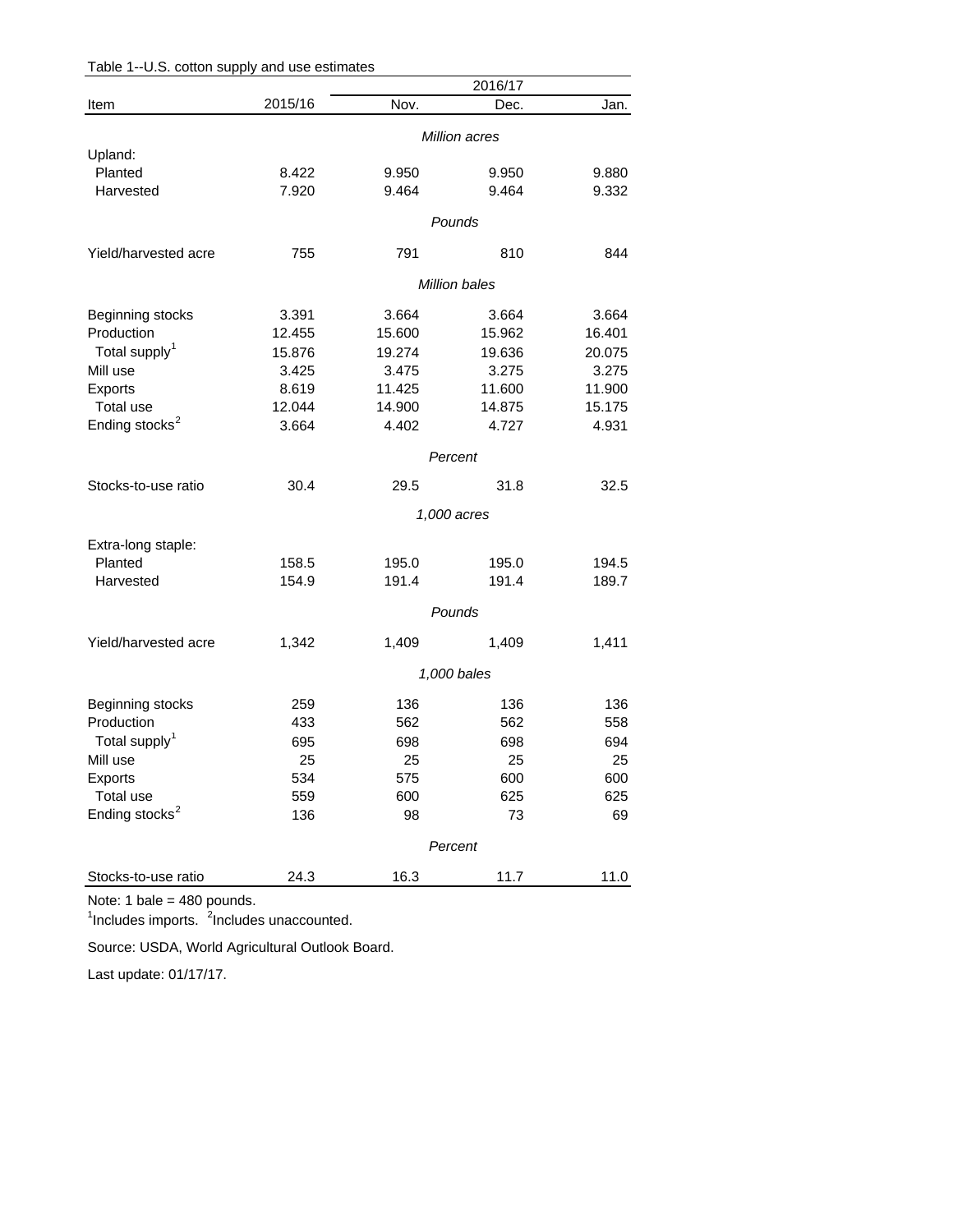Table 2--World cotton supply and use estimates

|                      |         | 2016/17       |         |        |  |
|----------------------|---------|---------------|---------|--------|--|
| Item                 | 2015/16 | Nov.          | Dec.    | Jan.   |  |
|                      |         | Million bales |         |        |  |
| Supply:              |         |               |         |        |  |
| Beginning stocks--   |         |               |         |        |  |
| World                | 111.73  | 96.91         | 96.80   | 96.89  |  |
| Foreign              | 108.08  | 93.11         | 93.00   | 93.09  |  |
| Production--         |         |               |         |        |  |
| World                | 96.46   | 103.28        | 104.24  | 105.34 |  |
| Foreign              | 83.57   | 87.12         | 87.71   | 88.38  |  |
| Imports--            |         |               |         |        |  |
| World                | 35.20   | 35.21         | 35.30   | 35.65  |  |
| Foreign              | 35.17   | 35.20         | 35.29   | 35.64  |  |
| Use:                 |         |               |         |        |  |
| Mill use--           |         |               |         |        |  |
| World                | 111.25  | 111.99        | 111.91  | 111.76 |  |
| Foreign              | 107.80  | 108.49        | 108.61  | 108.46 |  |
| Exports--            |         |               |         |        |  |
| World                | 35.21   | 35.21         | 35.33   | 35.64  |  |
| Foreign              | 26.06   | 23.21         | 23.13   | 23.14  |  |
| Ending stocks--      |         |               |         |        |  |
| World                | 96.89   | 88.31         | 89.15   | 90.65  |  |
| Foreign              | 93.09   | 83.81         | 84.35   | 85.65  |  |
|                      |         |               | Percent |        |  |
| Stocks-to-use ratio: |         |               |         |        |  |
| World                | 87.1    | 78.9          | 79.7    | 81.1   |  |
| Foreign              | 86.4    | 77.3          | 77.7    | 79.0   |  |

Note: 1 bale = 480 pounds.

Source: USDA, World Agricultural Outlook Board.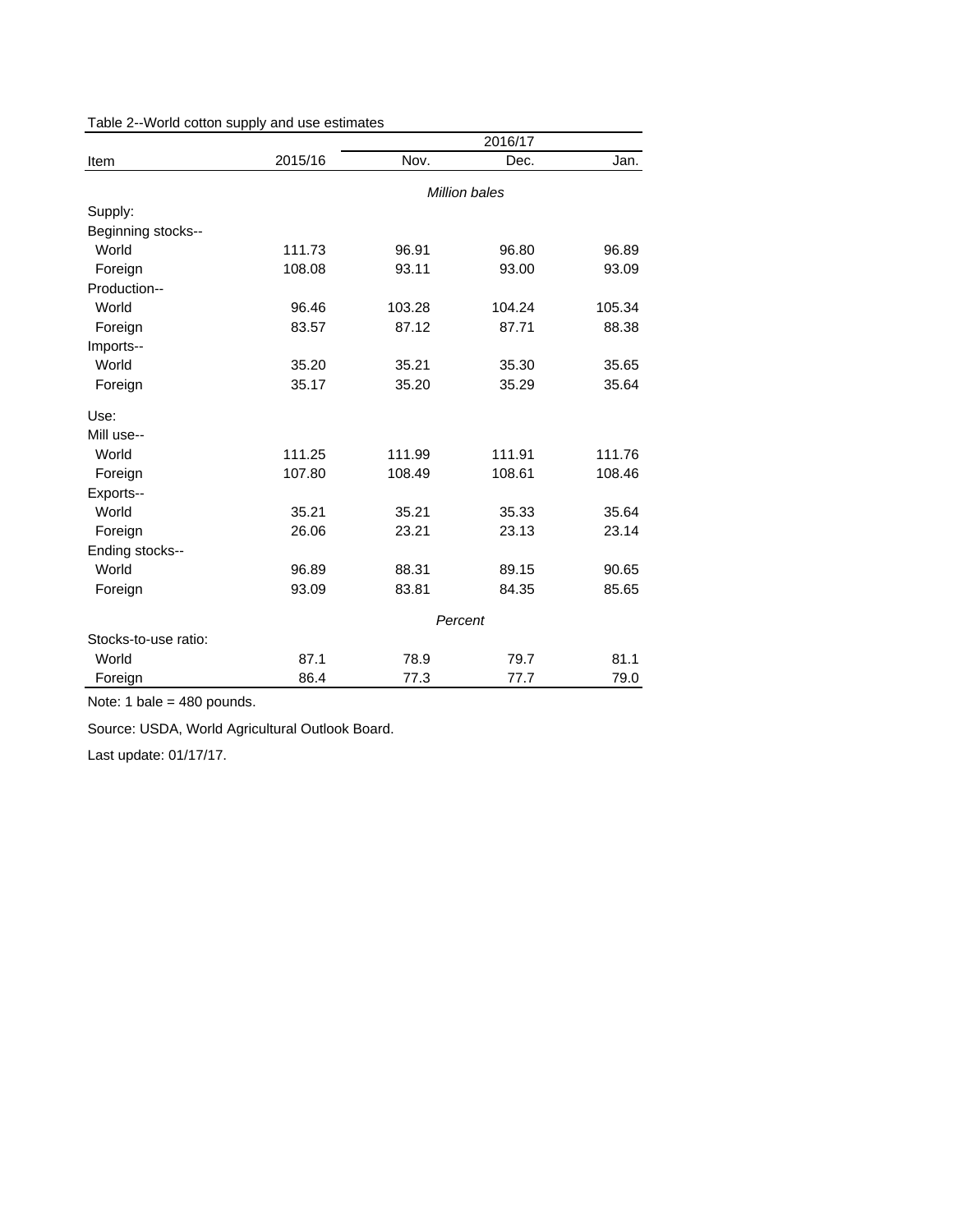|                         | Sep.      | Oct.           | Nov.      | Nov.      |
|-------------------------|-----------|----------------|-----------|-----------|
| Item                    | 2016      | 2016           | 2016      | 2015      |
|                         |           | 1,000 bales    |           |           |
| Cotton:                 |           |                |           |           |
| Stocks, beginning       | 2,982     | 2,688          | 5,692     | 5,025     |
| Ginnings                | 748       | 3,945          | 5,423     | 4,386     |
| Imports since August 1  | 0.7       | 1.1            | 1.1       | 2.0       |
|                         |           | Million pounds |           |           |
| Manufactured fiber:     |           |                |           |           |
| Production              | 546.1     | 545.2          | 544.9     | 511.2     |
| Noncellulosic           | 546.1     | 545.2          | 544.9     | 511.2     |
| Cellulosic              | <b>NA</b> | <b>NA</b>      | <b>NA</b> | <b>NA</b> |
| Total since January 1   | 4,831.8   | 5,377.0        | 5,921.9   | 5,879.5   |
|                         |           |                |           |           |
|                         | Aug.      | Sep.           | Oct.      | Oct.      |
|                         | 2016      | 2016           | 2016      | 2015      |
|                         |           | Million pounds |           |           |
| Raw fiber imports       | 193.0     | 167.5          | <b>NA</b> | 191.3     |
| Noncellulosic           | 177.6     | 152.9          | <b>NA</b> | 176.8     |
| Cellulosic              | 15.4      | 14.6           | <b>NA</b> | 14.5      |
| Total since January 1   | 1,566.0   | 1,733.5        | <b>NA</b> | 2,160.4   |
|                         |           | 1,000 pounds   |           |           |
| Wool and mohair:        |           |                |           |           |
| Raw wool imports, clean | 229.9     | 330.1          | 300.3     | 608.6     |
| 48s-and-finer           | 211.4     | 104.7          | 101.8     | 263.7     |
| Not-finer-than-46s      | 18.5      | 225.4          | 198.5     | 344.9     |
| Total since January 1   | 4,339.8   | 4,669.9        | 4,970.2   | 6,111.3   |
| Wool top imports        | 247.5     | 138.7          | 178.0     | 204.9     |
| Total since January 1   | 2,227.3   | 2,366.0        | 2,543.9   | 3,069.2   |
| Mohair imports, clean   | 0.0       | 0.0            | 0.0       | 0.0       |
| Total since January 1   | 13.3      | 13.3           | 13.3      | 0.0       |

Table 3--U.S. fiber supply

Note: 1 bale =  $480$  pounds. NA = Not available.

Sources: USDA, National Agricultural Statistics Service; U.S. Dept. of Commerce, U.S. Census Bureau; and *Fiber Organon* .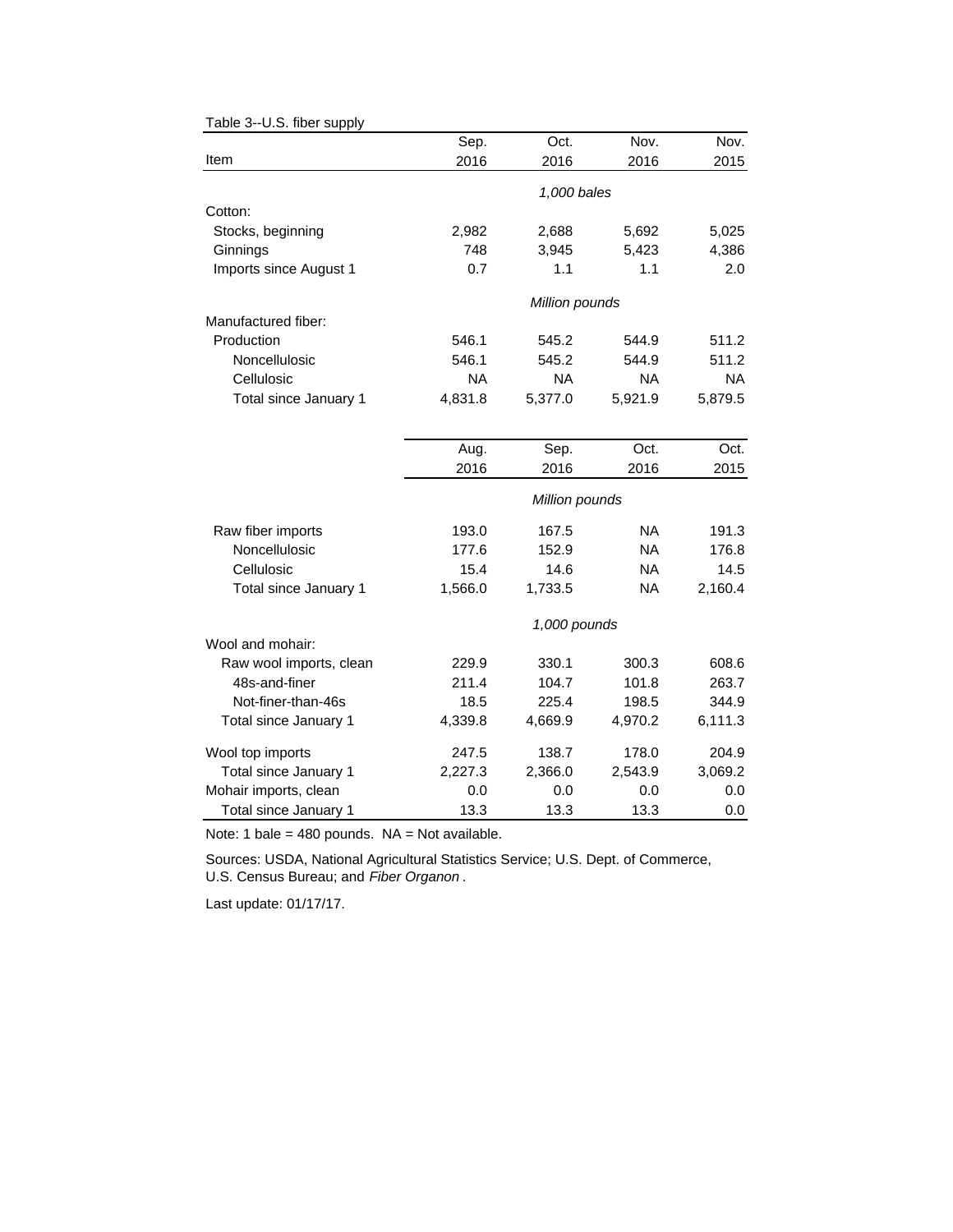| Table 4--0.5. liber gerildrig         | Sep.           | Oct.        | Nov.      | Nov.    |  |  |
|---------------------------------------|----------------|-------------|-----------|---------|--|--|
| Item                                  | 2016           | 2016        | 2016      | 2015    |  |  |
|                                       |                | 1,000 bales |           |         |  |  |
| Cotton:                               |                |             |           |         |  |  |
| All consumed by mills <sup>1</sup>    | 286            | 295         | 248       | 274     |  |  |
| <b>Total since August 1</b>           | 595            | 890         | 1,139     | 1,205   |  |  |
| Daily rate                            | 13.0           | 14.1        | 11.3      | 13.0    |  |  |
| Upland consumed by mills <sup>1</sup> | 284            | 293         | 246       | 272     |  |  |
| <b>Total since August 1</b>           | 591            | 884         | 1,130     | 1,197   |  |  |
| Daily rate                            | 12.9           | 13.9        | 11.2      | 13.0    |  |  |
| Upland exports                        | 723            | 607         | 635       | 350     |  |  |
| Total since August 1                  | 1,624          | 2,232       | 2,866     | 1,740   |  |  |
| Sales for next season                 | 43             | 15          | 53        | 74      |  |  |
| Total since August 1                  | 441            | 456         | 510       | 684     |  |  |
| Extra-long staple exports             | 32.0           | 39.1        | 54.8      | 33.0    |  |  |
| <b>Total since August 1</b>           | 92.1           | 131.2       | 186.0     | 122.4   |  |  |
| Sales for next season                 | 0.0            | 0.0         | 0.0       | 0.0     |  |  |
| Total since August 1                  | 0.0            | 0.0         | 0.0       | 0.0     |  |  |
|                                       | Aug.           | Sep.        | Oct.      | Oct.    |  |  |
|                                       | 2016           | 2016        | 2016      | 2015    |  |  |
|                                       | Million pounds |             |           |         |  |  |
| Manufactured fiber:                   |                |             |           |         |  |  |
| Raw fiber exports                     | 48.3           | 48.8        | NA.       | 50.0    |  |  |
| Noncellulosic                         | 47.5           | 48.3        | <b>NA</b> | 49.5    |  |  |
| Cellulosic                            | 0.8            | 0.5         | <b>NA</b> | 0.5     |  |  |
| Total since January 1                 | 376.4          | 425.2       | NA        | 489.7   |  |  |
|                                       | 1,000 pounds   |             |           |         |  |  |
| Wool and mohair:                      |                |             |           |         |  |  |
| Raw wool exports, clean               | 702.6          | 1,187.0     | 670.2     | 1,019.3 |  |  |
| Total since January 1                 | 4,790.2        | 5,977.2     | 6,647.4   | 6,951.0 |  |  |
| Wool top exports                      | 121.6          | 81.7        | 84.5      | 132.2   |  |  |
| Total since January 1                 | 649.0          | 730.7       | 815.2     | 366.4   |  |  |
| Mohair exports, clean                 | 0.0            | 0.0         | 58.3      | 45.0    |  |  |
| Total since January 1                 | 212.0          | 212.0       | 270.3     | 1,021.5 |  |  |

Table 4--U.S. fiber demand

Note: 1 bale = 480 pounds.  $NA = Not available$ .

<sup>1</sup> Estimated by USDA.

Sources: USDA, Farm Service Agency; USDA, Foreign Agricultural Service, *U.S. Export Sales* ; U.S. Dept. of Commerce, U.S. Census Bureau; and *Fiber Organon.*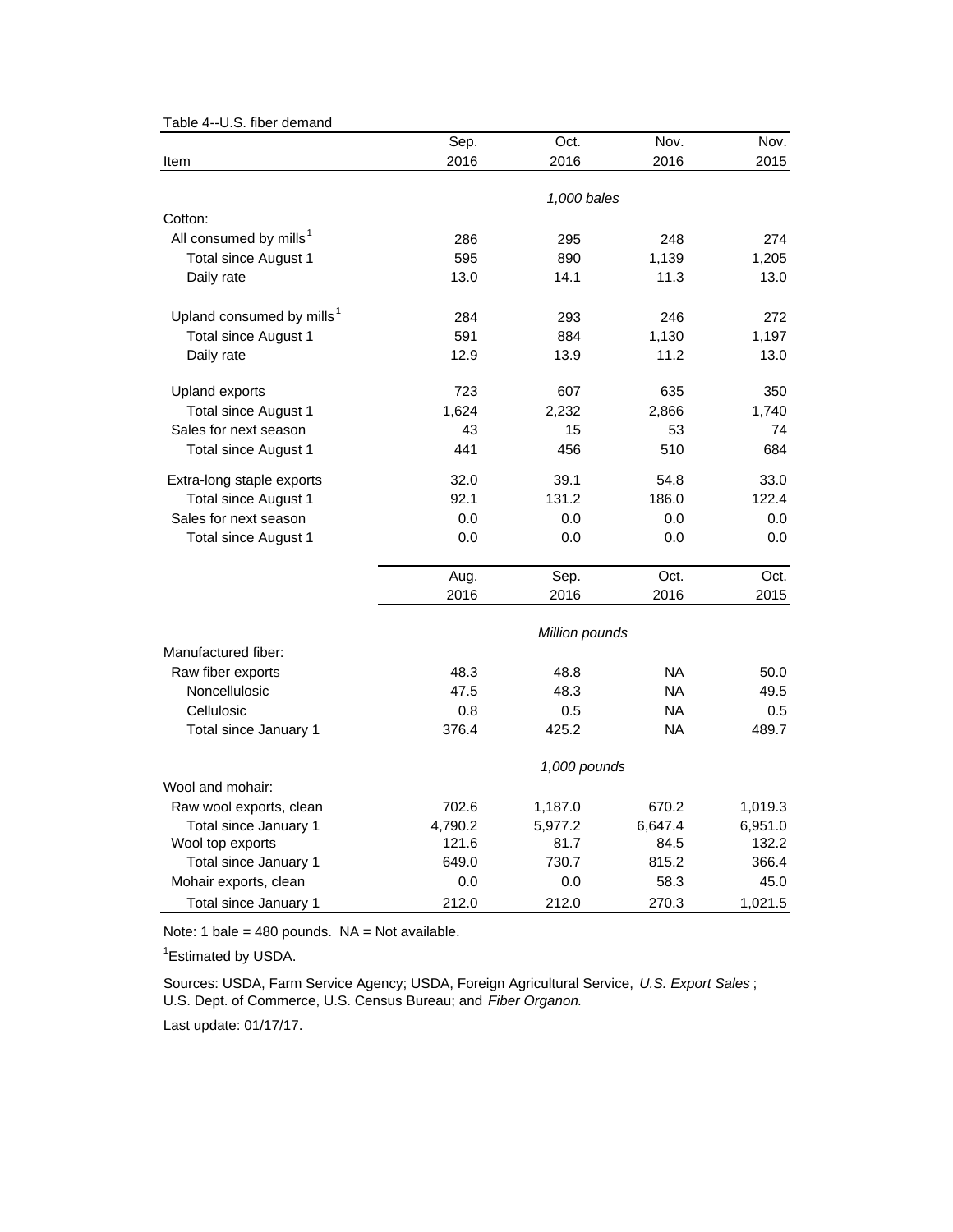|                             | Oct.      | Nov.              | Dec.      | Dec.      |
|-----------------------------|-----------|-------------------|-----------|-----------|
| Item                        | 2016      | 2016              | 2016      | 2015      |
|                             |           |                   |           |           |
|                             |           | Cents per pound   |           |           |
| Domestic cotton prices:     |           |                   |           |           |
| Adjusted world price        | 59.13     | 59.39             | 60.30     | 48.27     |
| Upland spot 41-34           | 68.04     | 69.42             | 69.69     | 62.32     |
| Pima spot 02-46             | 125.50    | 139.31            | 145.00    | 139.50    |
| Average price received by   |           |                   |           |           |
| upland producers            | 65.90     | 67.10             | <b>NA</b> | 61.30     |
| Far Eastern cotton quotes:  |           |                   |           |           |
| A Index                     | 78.69     | 78.84             | 79.71     | 70.55     |
| Memphis/Eastern             | 80.75     | 81.56             | 82.50     | 76.50     |
| Memphis/Orleans/Texas       | 79.75     | 80.31             | 81.06     | 75.00     |
| California/Arizona          | 81.38     | 81.81             | 82.56     | 78.75     |
|                             |           | Dollars per pound |           |           |
| Wool prices (clean):        |           |                   |           |           |
| <b>U.S. 58s</b>             | <b>NQ</b> | NQ.               | <b>NQ</b> | 2.84      |
| Australian 58s <sup>1</sup> | 4.22      | 3.89              | 3.74      | 3.67      |
| <b>U.S. 60s</b>             | <b>NQ</b> | <b>NQ</b>         | 2.66      | 2.91      |
| Australian 60s <sup>1</sup> | <b>NQ</b> | <b>NQ</b>         | <b>NQ</b> | <b>NQ</b> |
| <b>U.S. 64s</b>             | NQ.       | NQ.               | NQ.       | NQ.       |
| Australian 64s <sup>1</sup> | 4.99      | 4.90              | 4.94      | 4.55      |

Table 5--U.S. and world fiber prices

 $NA = Not available.$   $NQ = No$  quote.

<sup>1</sup>In bond, Charleston, SC.

Sources: USDA, *Cotton Price Statistics* ; Cotlook Ltd., *Cotton Outlook;* and trade reports.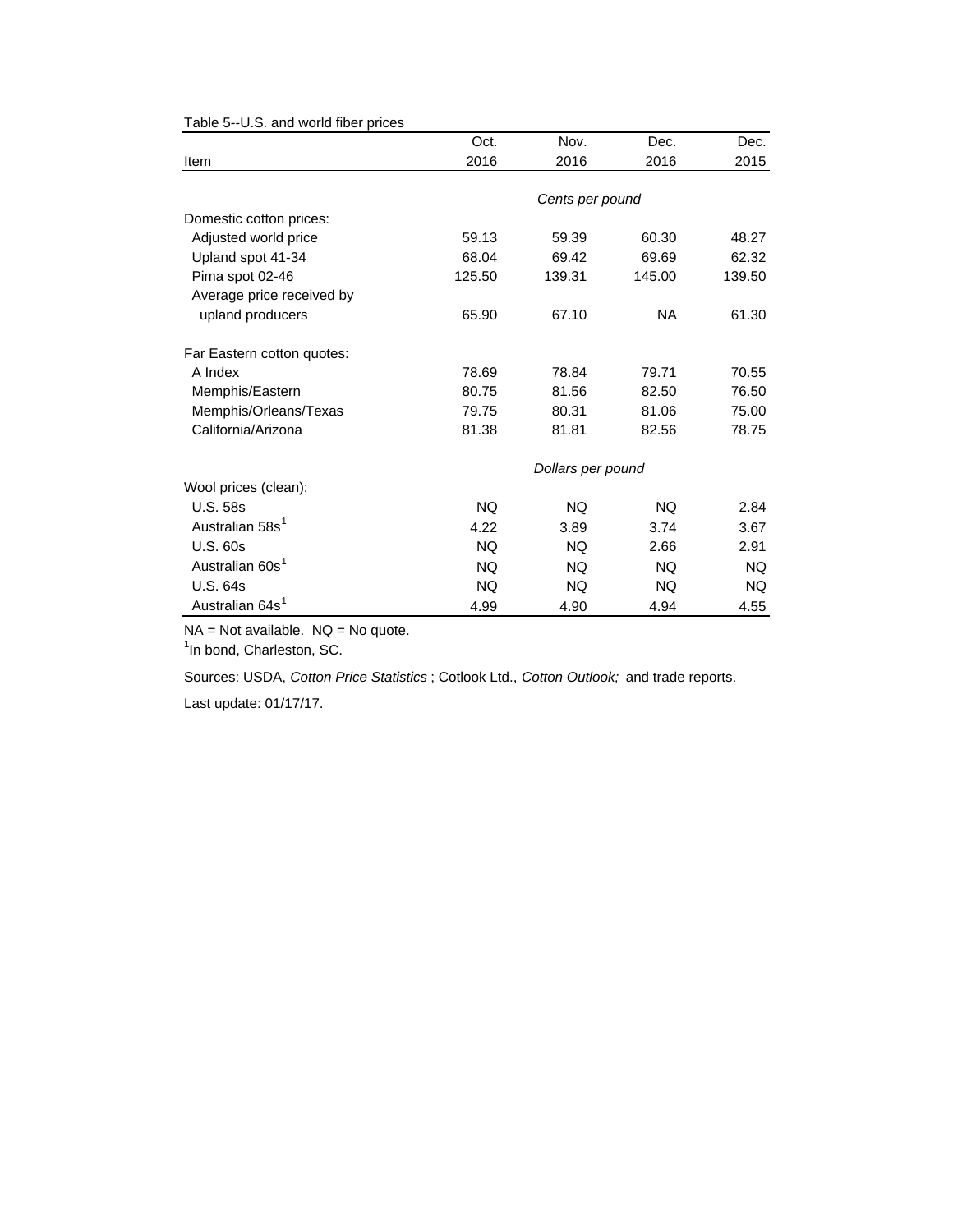|                             | Sep.      | Oct.         | Nov.      | Nov.      |
|-----------------------------|-----------|--------------|-----------|-----------|
| Item                        | 2016      | 2016         | 2016      | 2015      |
|                             |           | 1,000 pounds |           |           |
| Yarn, thread, and fabric:   | 246,217   | 258,288      | 267,116   | 246,387   |
| Cotton                      | 53,417    | 58,065       | 61,726    | 53,496    |
| Linen                       | 17,484    | 17,060       | 18,589    | 15,631    |
| Wool                        | 3,412     | 4,117        | 4,031     | 4,234     |
| Silk                        | 627       | 588          | 598       | 517       |
| Synthetic                   | 171,277   | 178,459      | 182,173   | 172,509   |
| Apparel:                    | 855,385   | 837,269      | 684,656   | 901,888   |
| Cotton                      | 394,867   | 393,498      | 335,337   | 489,153   |
| Linen                       | 5,156     | 6,024        | 3,708     | 5,834     |
| Wool                        | 35,755    | 32,292       | 20,666    | 23,513    |
| Silk                        | 7,577     | 7,423        | 6,579     | 6,385     |
| Synthetic                   | 412,030   | 398,030      | 318,366   | 377,003   |
| Home furnishings:           | 292,394   | 328,671      | 303,284   | 256,622   |
| Cotton                      | 137,940   | 148,881      | 146,944   | 129,456   |
| Linen                       | 1,171     | 1,092        | 1,396     | 1,292     |
| Wool                        | 386       | 460          | 562       | 419       |
| Silk                        | 137       | 212          | 172       | 148       |
| Synthetic                   | 152,760   | 178,026      | 154,211   | 125,307   |
| Floor coverings:            | 74,976    | 81,917       | 86,111    | 75,478    |
| Cotton                      | 9,620     | 9,479        | 11,002    | 9,147     |
| Linen                       | 21,846    | 23,908       | 25,774    | 23,358    |
| Wool                        | 10,054    | 11,894       | 11,738    | 10,940    |
| Silk                        | 2,622     | 2,341        | 2,630     | 2,400     |
| Synthetic                   | 30,834    | 34,295       | 34,967    | 29,634    |
| Total imports: <sup>1</sup> | 1,469,165 | 1,506,340    | 1,341,433 | 1,480,595 |
| Cotton                      | 595,973   | 610,046      | 555,178   | 681,389   |
| Linen                       | 45,656    | 48,084       | 49,467    | 46,115    |
| Wool                        | 49,610    | 48,767       | 37,004    | 39,106    |
| Silk                        | 10,963    | 10,563       | 9,979     | 9,450     |
| Synthetic                   | 766,962   | 788,880      | 689,806   | 704,534   |

Table 6--U.S. textile imports, by fiber

Note: Raw-fiber-equivalent pounds. Data for 2016 are preliminary.

<sup>1</sup>Includes headgear.

U.S. Census Bureau. Sources: USDA, Economic Research Service; and U.S. Dept. of Commerce,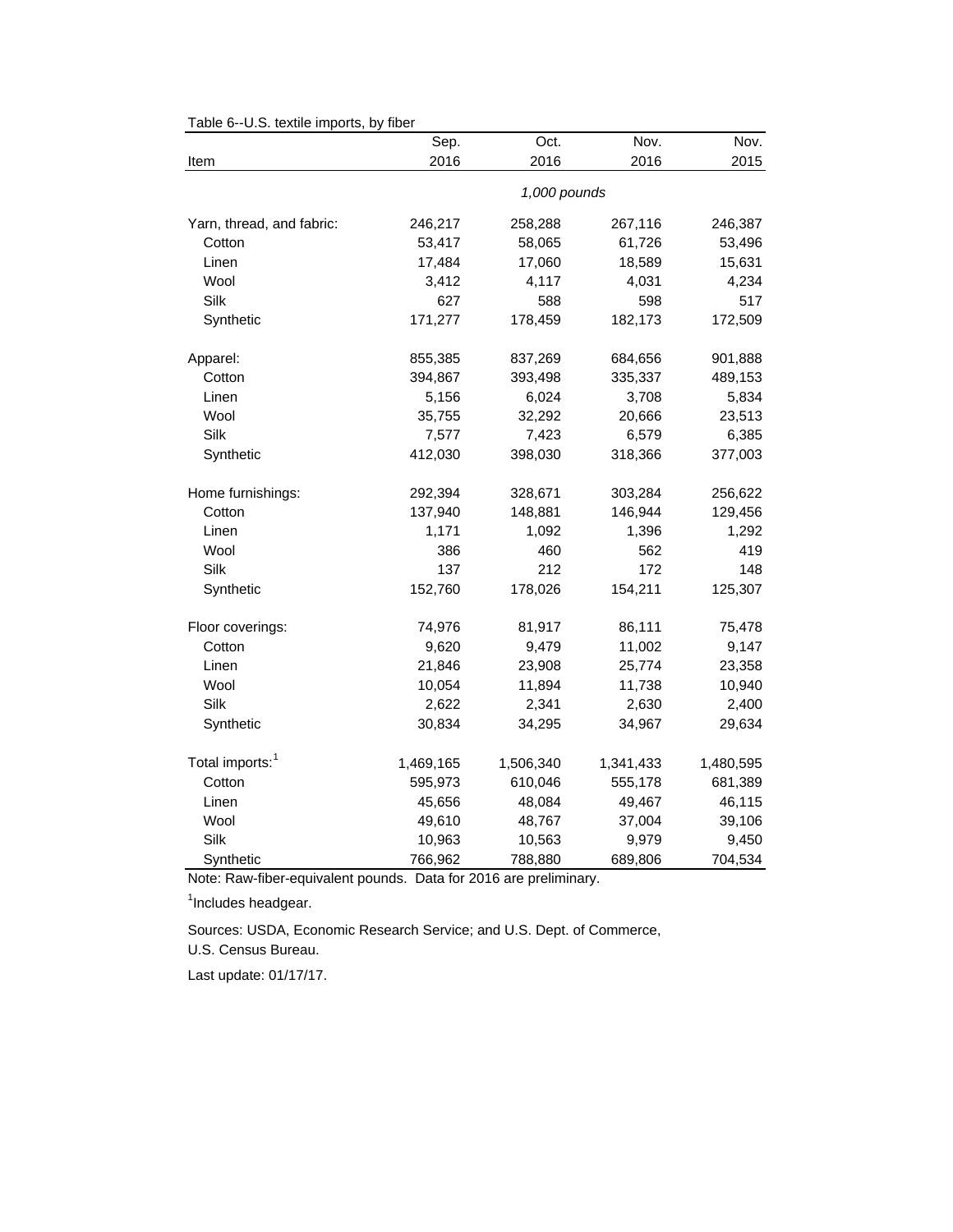| o.o. iovino oxporto,        | Sep.    | Oct.         | Nov.    | Nov.    |
|-----------------------------|---------|--------------|---------|---------|
| Item                        | 2016    | 2016         | 2016    | 2015    |
|                             |         | 1,000 pounds |         |         |
| Yarn, thread, and fabric:   | 240,234 | 245,406      | 226,467 | 242,939 |
| Cotton                      | 126,230 | 133,820      | 121,451 | 130,966 |
| Linen                       | 6,289   | 6,671        | 6,266   | 6,404   |
| Wool                        | 3,571   | 2,771        | 3,429   | 3,744   |
| Silk                        | 1,014   | 1,204        | 1,241   | 1,015   |
| Synthetic                   | 103,131 | 100,940      | 94,080  | 100,811 |
| Apparel:                    | 22,382  | 23,126       | 20,507  | 23,517  |
| Cotton                      | 9,653   | 10,253       | 8,701   | 10,435  |
| Linen                       | 300     | 309          | 318     | 401     |
| Wool                        | 1,561   | 1,784        | 1,366   | 1,535   |
| Silk                        | 901     | 1,081        | 877     | 884     |
| Synthetic                   | 9,967   | 9,699        | 9,245   | 10,261  |
| Home furnishings:           | 4,312   | 3,513        | 3,820   | 3,984   |
| Cotton                      | 2,124   | 1,649        | 1,761   | 2,030   |
| Linen                       | 144     | 173          | 147     | 170     |
| Wool                        | 73      | 69           | 50      | 94      |
| Silk                        | 77      | 81           | 95      | 81      |
| Synthetic                   | 1,894   | 1,542        | 1,767   | 1,608   |
| Floor coverings:            | 27,313  | 30,163       | 27,325  | 24,217  |
| Cotton                      | 2,300   | 2,380        | 2,188   | 1,982   |
| Linen                       | 1,311   | 1,184        | 1,123   | 1,098   |
| Wool                        | 1,374   | 1,691        | 1,477   | 1,360   |
| Silk                        | 65      | 64           | 56      | 38      |
| Synthetic                   | 22,263  | 24,844       | 22,481  | 19,740  |
| Total exports: <sup>1</sup> | 294,318 | 302,258      | 278,179 | 294,721 |
| Cotton                      | 140,348 | 148,134      | 134,132 | 145,460 |
| Linen                       | 8,044   | 8,336        | 7,855   | 8,073   |
| Wool                        | 6,582   | 6,317        | 6,324   | 6,734   |
| Silk                        | 2,057   | 2,430        | 2,268   | 2,018   |
| Synthetic                   | 137,288 | 137,041      | 127,600 | 132,436 |

Table 7--U.S. textile exports, by fiber

Note: Raw-fiber-equivalent pounds. Data for 2016 are preliminary.

<sup>1</sup>Includes headgear.

U.S. Census Bureau. Sources: USDA, Economic Research Service; U.S. Dept. of Commerce,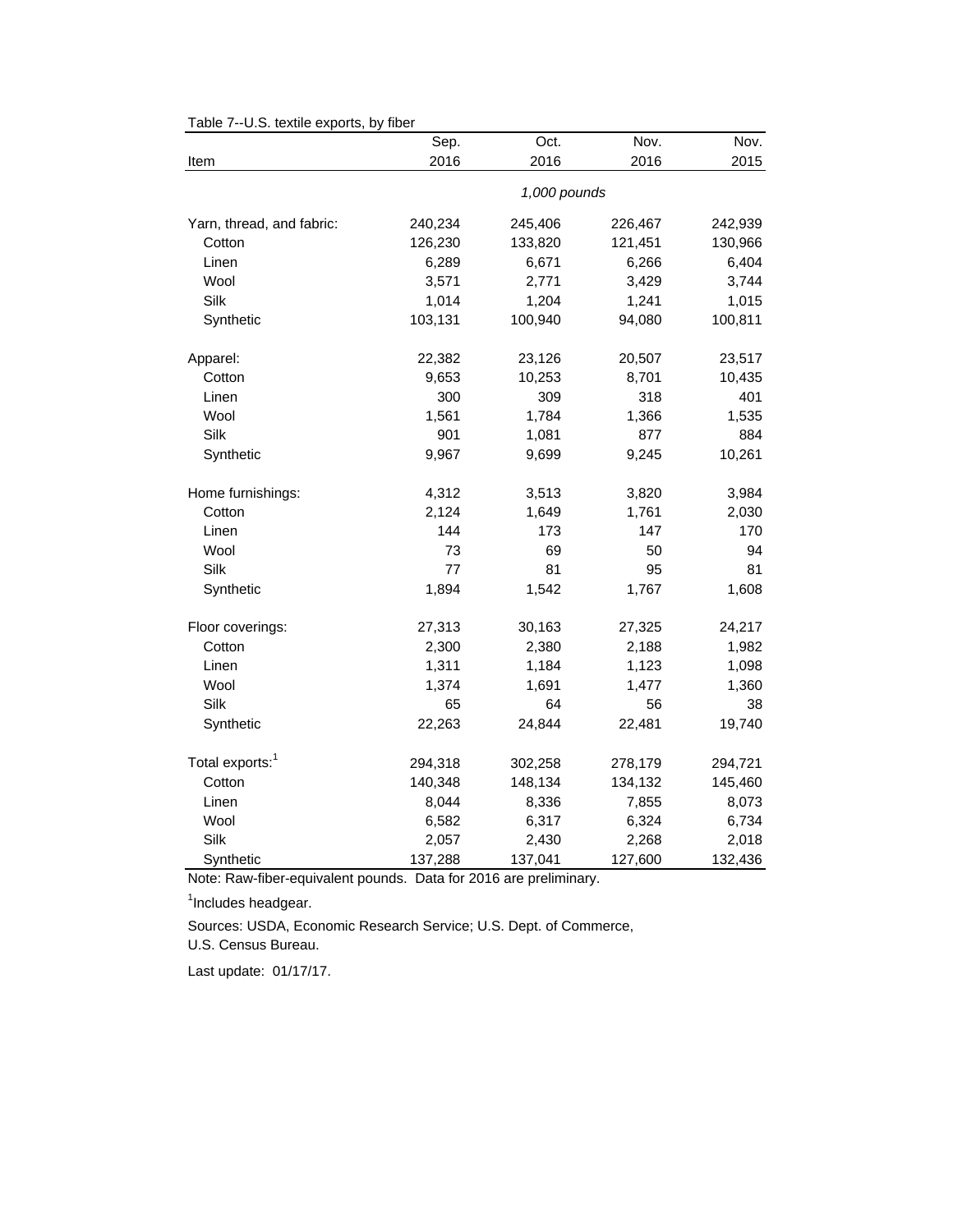|                    | Sep.    | Oct.         | Nov.    | Nov.    |
|--------------------|---------|--------------|---------|---------|
| Region/country     | 2016    | 2016         | 2016    | 2015    |
|                    |         | 1,000 pounds |         |         |
| North America      | 108,479 | 94,740       | 95,428  | 135,811 |
| Canada             | 2,550   | 2,843        | 2,676   | 3,355   |
| Dominican Republic | 8,372   | 6,749        | 8,039   | 6,053   |
| El Salvador        | 17,373  | 17,108       | 17,297  | 16,562  |
| Guatemala          | 6,216   | 6,161        | 4,654   | 8,374   |
| Haiti              | 12,727  | 8,713        | 8,673   | 10,874  |
| Honduras           | 30,787  | 25,344       | 27,578  | 31,361  |
| Mexico             | 14,778  | 15,780       | 14,408  | 41,438  |
| Nicaragua          | 15,593  | 11,911       | 12,009  | 17,774  |
| South America      | 2,954   | 3,565        | 2,955   | 4,250   |
| Colombia           | 1,007   | 1,097        | 1,067   | 1,963   |
| Peru               | 1,654   | 2,226        | 1,584   | 2,037   |
| Europe             | 15,339  | 19,837       | 15,963  | 13,664  |
| Germany            | 1,111   | 951          | 1,035   | 841     |
| Italy              | 760     | 1,410        | 1,389   | 1,733   |
| Portugal           | 2,231   | 2,018        | 1,863   | 1,561   |
| Turkey             | 8,783   | 11,715       | 8,794   | 6,982   |
| Asia               | 463,871 | 486,984      | 435,935 | 515,636 |
| Bahrain            | 1,186   | 1,157        | 1,221   | 1,754   |
| Bangladesh         | 31,453  | 28,207       | 26,874  | 43,736  |
| Cambodia           | 13,671  | 14,904       | 10,498  | 14,597  |
| China              | 202,753 | 206,983      | 174,842 | 220,044 |
| Hong Kong          | 713     | 513          | 576     | 999     |
| India              | 75,302  | 76,741       | 73,888  | 67,880  |
| Indonesia          | 18,458  | 21,601       | 20,514  | 23,824  |
| Israel             | 498     | 541          | 399     | 427     |
| Japan              | 877     | 1,238        | 1,047   | 1,184   |
| Jordan             | 2,744   | 2,565        | 2,299   | 3,594   |
| Malaysia           | 2,336   | 2,906        | 2,341   | 2,760   |
| Pakistan           | 50,201  | 52,021       | 54,741  | 56,573  |
| Philippines        | 3,044   | 3,431        | 2,672   | 3,519   |
| South Korea        | 4,614   | 5,791        | 4,733   | 5,064   |
| Sri Lanka          | 5,076   | 5,445        | 6,682   | 8,113   |
| Taiwan             | 1,858   | 1,604        | 1,830   | 1,908   |
| Thailand           | 4,014   | 4,152        | 4,611   | 5,062   |
| Vietnam            | 44,057  | 56,301       | 45,491  | 53,429  |
| Oceania            | 34      | 102          | 51      | 30      |
| Africa             | 5,297   | 4,817        | 4,846   | 11,999  |
| Egypt              | 1,964   | 1,647        | 2,467   | 5,809   |
| Kenya              | 775     | 364          | 477     | 1,707   |
| Lesotho            | 1,013   | 806          | 769     | 2,460   |
| Mauritius          | 578     | 1,088        | 459     | 927     |
| World <sup>1</sup> | 595,973 | 610,046      | 555,178 | 681,389 |

Table 8--U.S. cotton textile imports, by origin

Note: Raw-fiber-equivalent pounds. Data for 2016 are preliminary.

 $1$ Regional totals may not sum to world totals due to rounding.

Sources: USDA, Economic Research Service; and U.S. Dept. of Commerce,

U.S. Census Bureau.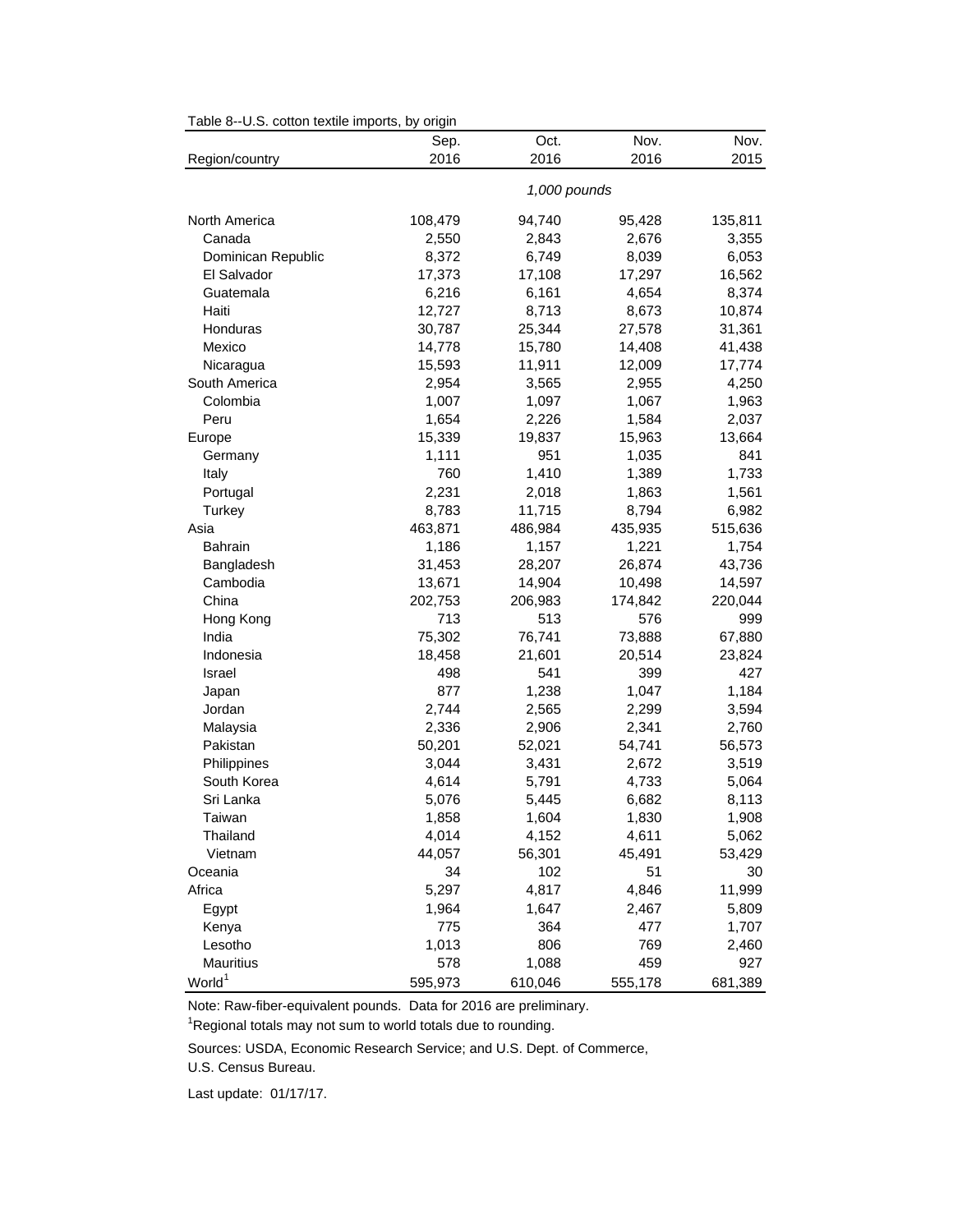| rable 9--0.3. Conton textile exports, by destination |         |              |           |         |
|------------------------------------------------------|---------|--------------|-----------|---------|
|                                                      | Sep.    | Oct.         | Nov.      | Nov.    |
| Region/country                                       | 2016    | 2016         | 2016      | 2015    |
|                                                      |         | 1,000 pounds |           |         |
| North America                                        | 119,230 | 121,596      | 109,836   | 120,897 |
| Bahamas                                              | 168     | 194          | 266       | 189     |
| Canada                                               | 8,855   | 8,542        | 7,871     | 7,862   |
| Costa Rica                                           | 258     | 195          | 166       | 299     |
| Dominican Republic                                   | 17,668  | 19,755       | 15,823    | 18,685  |
| El Salvador                                          | 2,884   | 3,583        | 1,858     | 6,330   |
| Guatemala                                            | 2,701   | 2,606        | 2,519     | 1,893   |
| Haiti                                                | 780     | 845          | 881       | 788     |
| Honduras                                             | 59,395  | 60,650       | 56,395    | 56,437  |
| Mexico                                               | 22,781  | 21,607       | 21,352    | 24,793  |
| Nicaragua                                            | 3,076   | 2,651        | 1,887     | 2,667   |
| Panama                                               | 220     | 265          | 239       | 249     |
| South America                                        | 3,837   | 5,772        | 4,337     | 4,250   |
| <b>Brazil</b>                                        | 198     | 212          | 256       | 463     |
| Chile                                                | 149     | 251          | 133       | 184     |
| Colombia                                             | 2,678   | 3,638        | 2,768     | 2,491   |
| Peru                                                 | 492     | 1,303        | 877       | 754     |
| Europe                                               | 2,209   | 2,602        | 2,154     | 3,622   |
| <b>Belgium</b>                                       | 231     | 257          | 261       | 268     |
| France                                               | 78      | 80           | 116       | 88      |
| Germany                                              | 348     | 222          | 272       | 326     |
| Italy                                                | 262     | 204          | 119       | 334     |
| Monaco                                               | 0       | 0            | $\pmb{0}$ | 970     |
| Netherlands                                          | 227     | 230          | 258       | 271     |
| United Kingdom                                       | 621     | 838          | 579       | 861     |
| Asia                                                 | 11,409  | 12,764       | 14,317    | 13,292  |
| China                                                | 7,629   | 8,989        | 10,760    | 9,275   |
| Hong Kong                                            | 496     | 365          | 410       | 532     |
| India                                                | 207     | 142          | 285       | 350     |
| Israel                                               | 180     | 156          | 134       | 137     |
| Japan                                                | 647     | 790          | 662       | 832     |
| Saudi Arabia                                         | 47      | 51           | 74        | 123     |
| Singapore                                            | 110     | 210          | 54        | 175     |
| South Korea                                          | 538     | 441          | 520       | 531     |
| Taiwan                                               | 113     | 153          | 147       | 121     |
| <b>United Arab Emirates</b>                          | 158     | 302          | 157       | 154     |
| Vietnam                                              | 362     | 494          | 284       | 150     |
| Oceania                                              | 448     | 528          | 459       | 531     |
| Australia                                            | 358     | 338          | 375       | 364     |
| New Zealand                                          | 72      | 104          | 54        | 153     |
| Africa                                               | 3,215   | 4,872        | 3,028     | 2,868   |
| Morocco                                              | 2,909   | 4,551        | 2,838     | 2,528   |
| World <sup>1</sup>                                   | 140,348 | 148,134      | 134,132   | 145,460 |

## Table 9--U.S. cotton textile exports, by destination

Note: Raw-fiber-equivalent pounds. Data for 2016 are preliminary.

 $1$ Regional totals may not sum to world totals due to rounding.

Sources: USDA, Economic Research Service; and U.S. Dept. of Commerce,

U.S. Census Bureau.